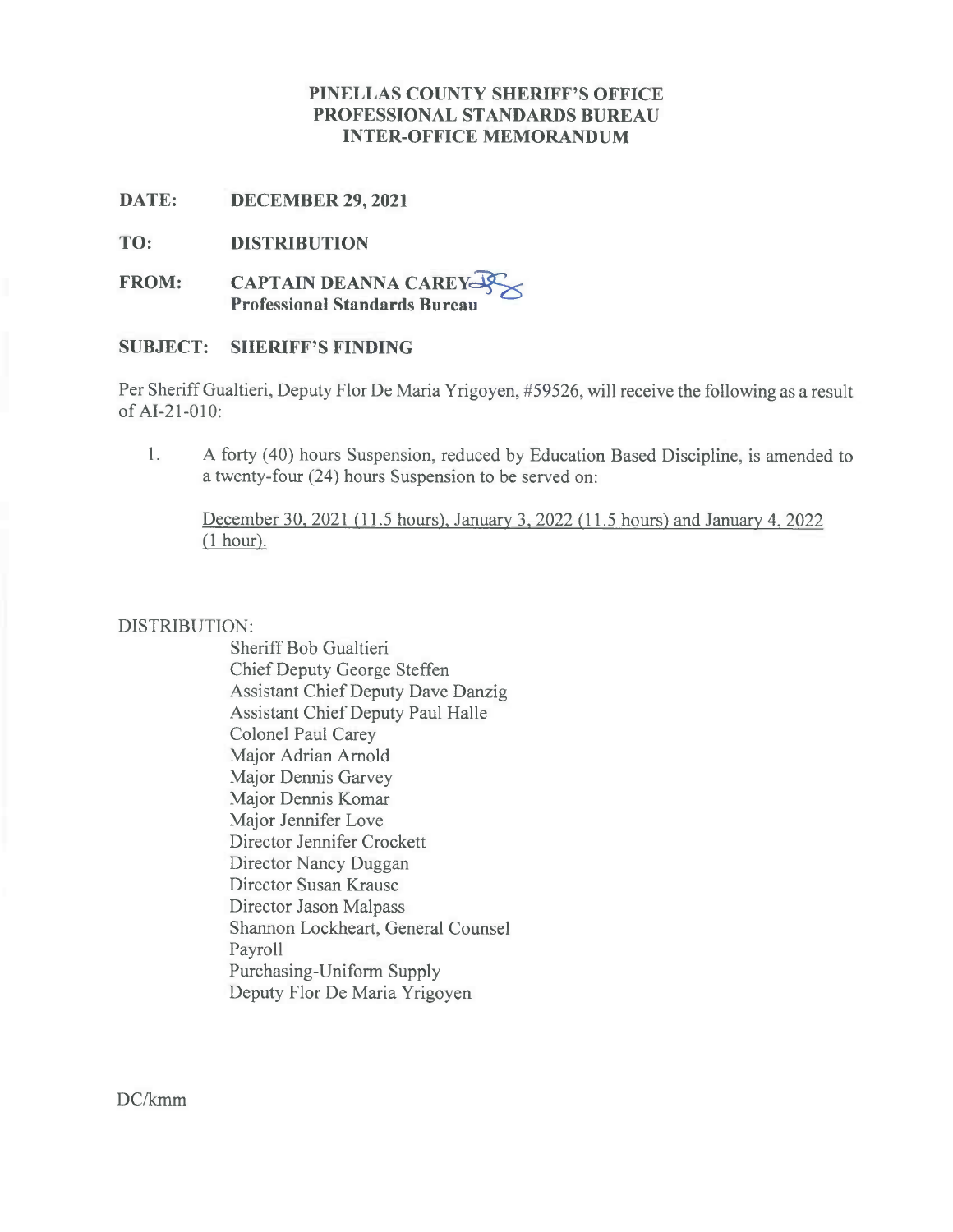#### **PINELLAS COUNTY SHERIFF'S OFFICE INTER-OFFICE MEMORANDUM**

**DATE: DECEMBER 16, 2021**

**TO: DEPUTY FLOR DE MARIA YRIGOYEN, #59526**

#### **FROM: SHERIFF BOB GUALTIERI**

#### **SUBJECT: CHARGES RE: AI-21-010**

An investigation has been conducted by the Administrative Investigation Division, Professional Standards Bureau, of the Pinellas County Sheriffs Office. As <sup>a</sup> result of this investigation, the Administrative Review Board has determined you committed the following violation:

On, but not limited to, July 17, 2021, while on duty in Pinellas County, Florida, you violated the Pinellas County Sheriffs Civil Service Act Laws of Florida, 89-404 as amended by Laws of Florida 08-285, Section 6, Subsection 4, by violating the provisions of law or the rules, regulations, and operating procedures of the Office of the Sheriff.

1. You violated Pinellas County Sheriff's Office General Order 3-1.1, Rule and Regulation 5.4, Duties and Responsibilities.

Synopsis: Your failure to properly handle and retain your issued less-lethal shotgun resulted in the weapon falling into a secure portion of the Echo Recreation Yard, while inmates were present.

On July 17, 2021, you were assigned to the 1F Floor of South Division at the Pinellas County Jail and were on post at the Echo Recreation Yard Tower. While on post you leaned the less-lethal shotgun against the northern railing of the recreation tower and sat in a chair in the northeast comer overlooking the recreation yard. You did not have physical control ofthe less-lethal shotgun at this time and it was within inches of <sup>a</sup> gap between two railings.

As you stood up from your chair, your left leg made contact with the less-lethal shotgun, which resulted in the weapon falling through the gap between the railings. The less-lethal shotgun fell through the razor wire and into a fenced-in portion of the recreation yard. You ordered the inmates present to avoid the area where the weapon had fallen and summoned another deputy to meet with you at the recreation yard. While summoning the other deputy, you did not request an emergency response, nor convey that a less-lethal shotgun had fallen into the recreation yard. Responding deputies were eventually able to retrieve the weapon from the secure area.

During your Administrative Review Board, you admitted your responsibilities included maintaining the safety and security of the facility and that this situation could have potentially been dangerous for other deputies.

You admitted to this violation.